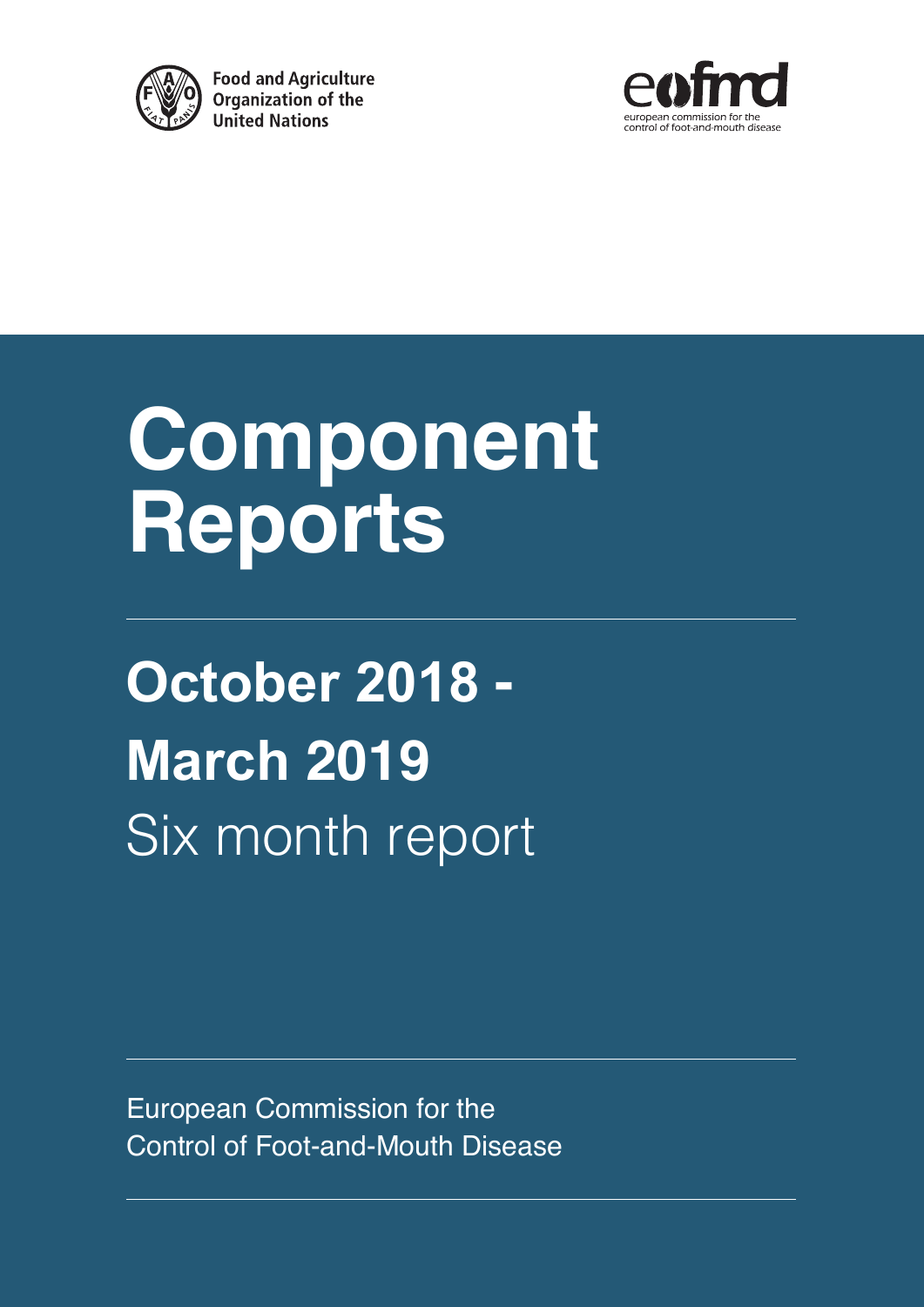### **COMPONENT REPORTS OCTOBER 2018 –MARCH 2019**

### **PILLAR I – IMPROVING READINESS FOR FMD CRISIS MANAGEMENT BY MEMBERS**

Maria de la Puente, Koen Mintiens, Sally Gaynor, Frank Busch, Kiril Krstevski, Etienne Chevanne, Jenny Maud

*EuFMD, European Commission for the Control of Foot and Mouth Disease, pillar I and comp. managers*

### **Key Messages**

1- A **complete training programme** has been offered to EuFMD Members. Together with the options already offered in the previous biennium (E-learning courses, workshops, Real Time Training courses) new approaches have been included during the 2015-2017 biennium: regional initiatives and in-country missions.

2- **GET Prepared** concept is ready to be developed as a toolbox whose main objective is to improve preparedness for animal disease emergencies by assisting countries to identify and prioritize gaps in preparedness, and to address these using various tools. **EuFMDiS** is one of the main tools that **can contribute to a Europe-wide systematic support to risk assessment, contingency planning and targeting of interventions through modelling of national and regional control measures for FAST diseases.**

3- Active surveillance activities implemented in **Thrace** have proved to be a good example of collaboration between Turkey, Bulgaria and Greece, at the same time demonstrating confidence in FMD-freedom in the region above 90%.

4- Simulation exercises in the **Balkans** have been used as a tool to improve national emergency preparedness, testing the relevant contingency plans and operations manuals of the countries in the region. Thirteen countries have been supported to participate in the laboratory proficiency testing scheme organized by the EU Reference Laboratory, to assess and prove their testing competences. Concept for immediate regional support in diagnostic reagents for an FMD crisis has been drafted.

5- A new format for the Global Monthly Report (GMR) has been issued in 2019, building bridges with the PRAGMATIST Tool. Now, the GMR is enriched by monthly contributions from 3 FMD intelligence focal points, representing 3 FMD virus pool regions (Asia, East and South Africa). They provide monthly interpretations of the FMD situation at the country-level, additional information on surveillance and control measures, as well as risk information on FAST disease drivers. EuFMD is actively looking for expending its pool of intelligence focal people worldwide.

6- EuFMD aims at continuing a collaborative approach to develop new training courses and tools that assist EuFMD Members to improve preparedness for FMD crisis management. The expertise of other partners inside and outside FAO will be beneficial for the quality of the final outputs delivered.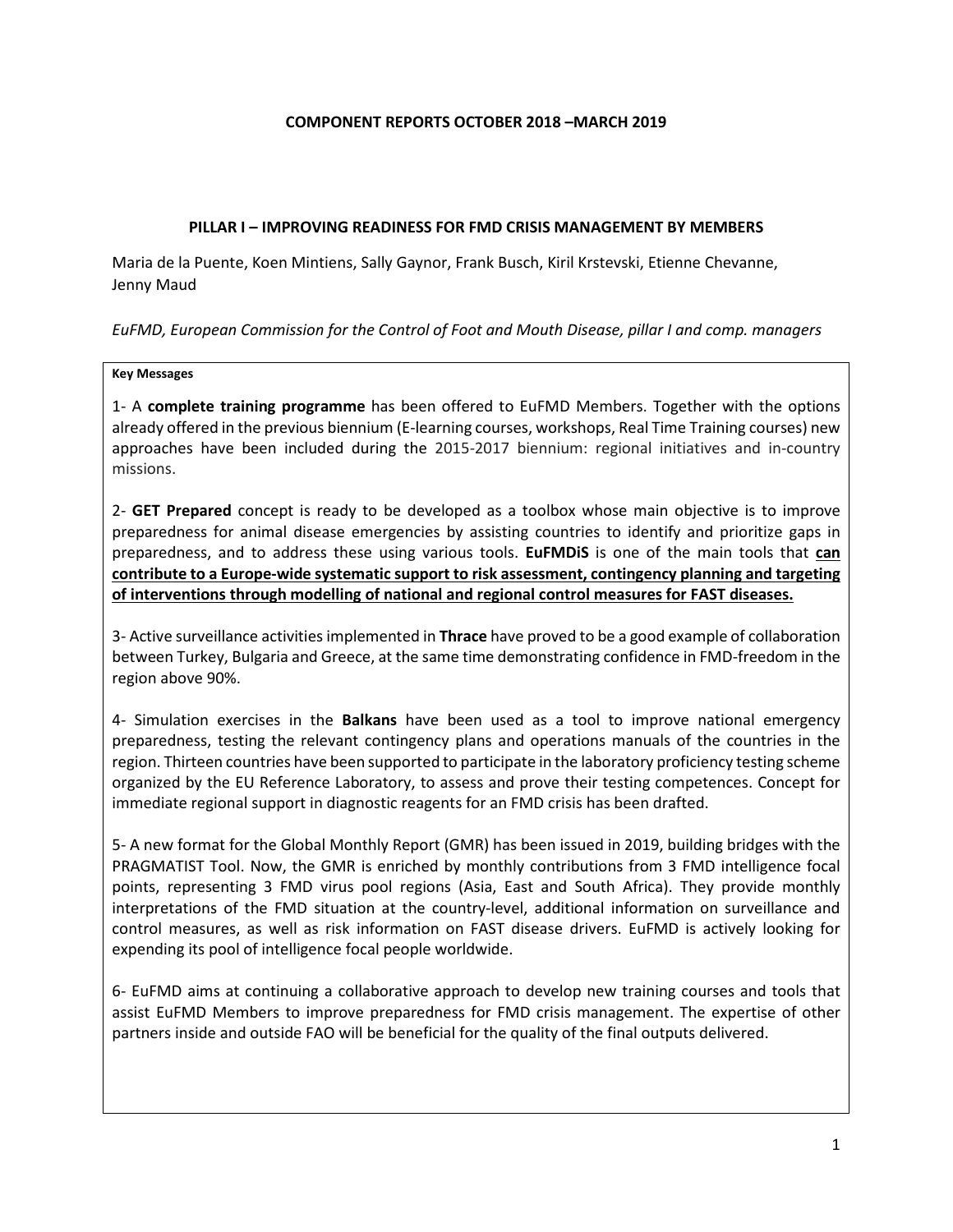### **1- Training for EuFMD members and training resources**

A complete training menu has been offered to countries that are members of EuFMD based on their needs and its uptake has proved satisfactory to MS. Training activities have been delivered under the training credits system and countries could choose between a range of options. During the 2017-2019 biennium:

- 1298 veterinarians from EuFMD Member States have been enrolled in tutored e-learning courses. This has included national e-learning courses for Spain, France, United Kingdom, Serbia and Hungary.
- Workshops developed during the 2015-2017 biennium have been offered additional improvements incorporated.
- Two countries, Spain and Portugal, took advantage of the "regional approach" to leverage additional funding to support a joint simulation exercise.
- Three countries, Spain, North Macedonia have benefited (or will benefit) from in-country modelling missions, particularly aiming at the adaptation of EuFMDiS to these countries.

The knowledge Bank is fully operational and since September 2017, 4345 users have accessed it including EuFMD Members and Non-Member countries.

### **2- Emergency Preparedness**

GET Prepared concept has now been finalized and it will be fully developed during the next biennium. GET Prepared is a toolbox whose main objective is to improve preparedness for animal disease emergencies by assisting countries to identify and prioritise gaps in preparedness, and to address these using various tools (guidelines, webinars, videos and e-learning modules produced by EuFMD, and by sharing good practice examples identified by EuFMD or by the European Commission.

One of the tools within GET Prepared is the European Foot and Mouth Disease Spread Model (EuFMDiS) is the adaptation to Europe of the Australian Animal Disease Spread Model (AADIS). EuFMD has funded a pilot project where seven pilot countries have taken place: Italy, Austria, Slovenia, Croatia, Hungary, Romania and Bulgaria.

The project started with an initial workshop in December 2017 to discuss the main aspects of the data collection to adapt the model to the European context, and in July 2018 after some months of close collaboration with the participating countries, the first version of EuFMDiS was available.

Currently, new countries are working in the data collection to adapt the model to their context (Spain, Ireland and North Macedonia) and some others have expressed their interest to join the project. Consultations with current and potential users has identified areas for further EuFMDiS development and application. A 'EuFMDiS Advisory Group' was established to advice on the strategy and objectives for EuFMDiS within the 2019-2023 EuFMD workplan.

### **3- Thrace**

The work undertaken under this component has markedly strenghtened collaboration between Bulgaria, Greece and Turkey. Serosurveillance returns from the above mentioned countries have demonstrated a consistently high level of confidence regarding the absence of FMDV. In addition to regular serosurveillance A predefined number of animals are clinically examined.The collected data from the three countries are regularly quality controlled, analysed and undergo statistical evaluation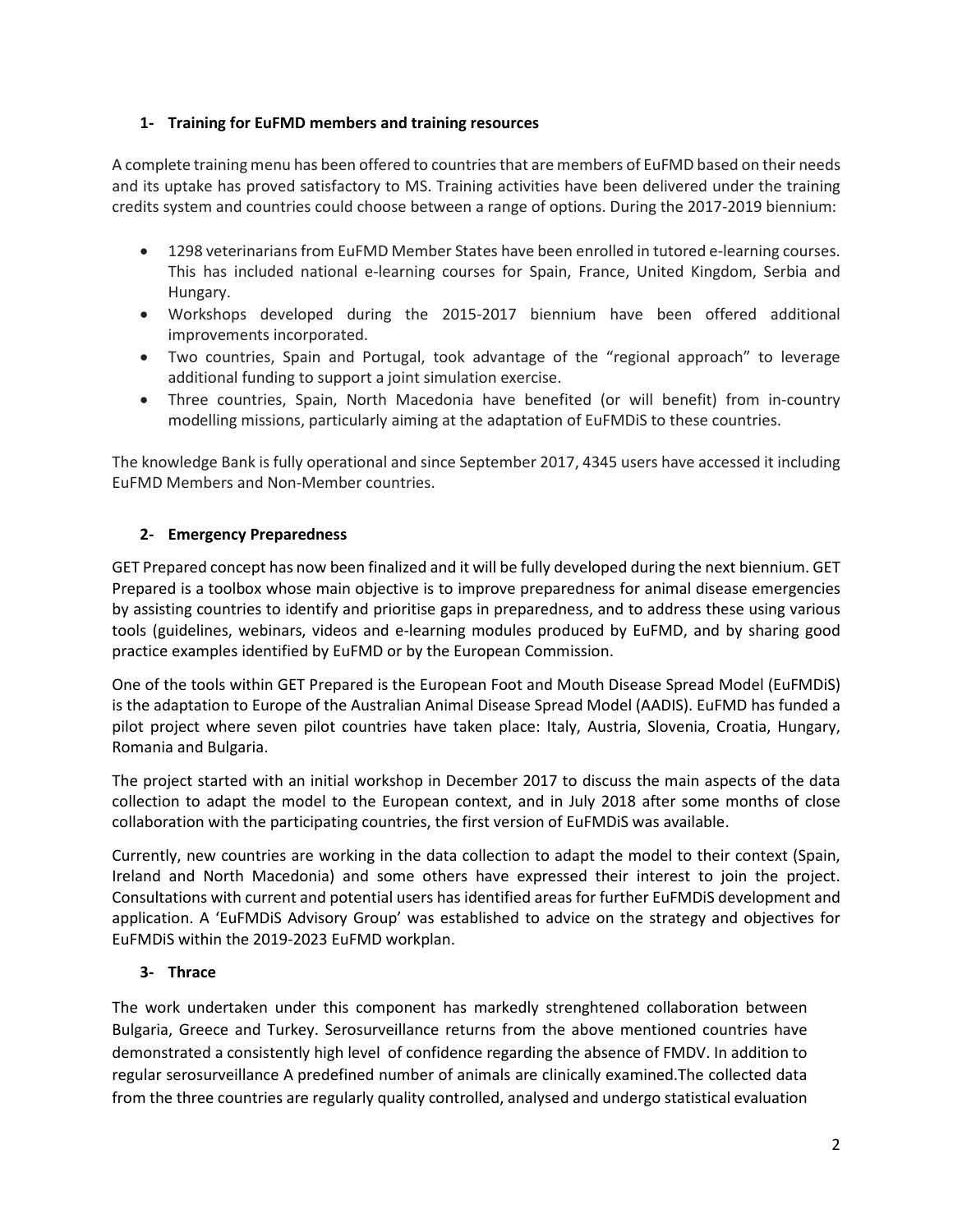to demonstrate freedom from disease. As a result, during the 2017-2019 biennium, the confidence in FMD freedom in the Thrace region has been constantly above 90% for each country.

### **4- Balkans**

The work in the Balkans during the 2017-2019 biennium, continued to focus on improving country preparedness against a FMD incursion through the assistance in the development of simulation exercises (Bulgaria, North Macedonia, Serbia, Moldova but also the Ukraine).

Missions to scope the veterinary and laboratory capabilities and capacities for FMD in a number of countries with the aim of offering improved and tailored assistance have taken place (ie. Albania, Kosovo\*, North Macedonia, Serbia, Bulgaria, Moldova, Ukraine)

A significant number of countries have participated in laboratory proficiency testing schemes such as Albania, Bosnia & Herzegovina, Bulgaria, Croatia, Greece, Montenegro, Serbia, N. Macedonia, Romania, Kosovo\*, Moldova, Turkey and Ukraine. Based on identified needs, nine countries received basic reagents to test the proficiency samples and keep the essential diagnostic methods operational.

### **5- Improved early warning system, risk communication**

A user-friendly version of PRAGMATIST is now available.

The Global Monthly Report has been released in a new format, intended to be more informative to risk managers, including forecast of circulating serotypes and associated level of confidence. Three Global Focal Points have been recruited, and they will provide interpretation and forecasting in the Global Monthly Report. Further recruitment is planned to be carryout out in the next month, giving priority to West and Central Africa.

### **6- Working in partnership**

EuFMD has been assisted by multiple partners in the development of the work done under different components of Pillar I, among others: The European Food Safety Agency (EFSA), European Commission's DG SANTE Unit F2, The Pirbright Institute, Institute for Game and Wildlife Research (IREC).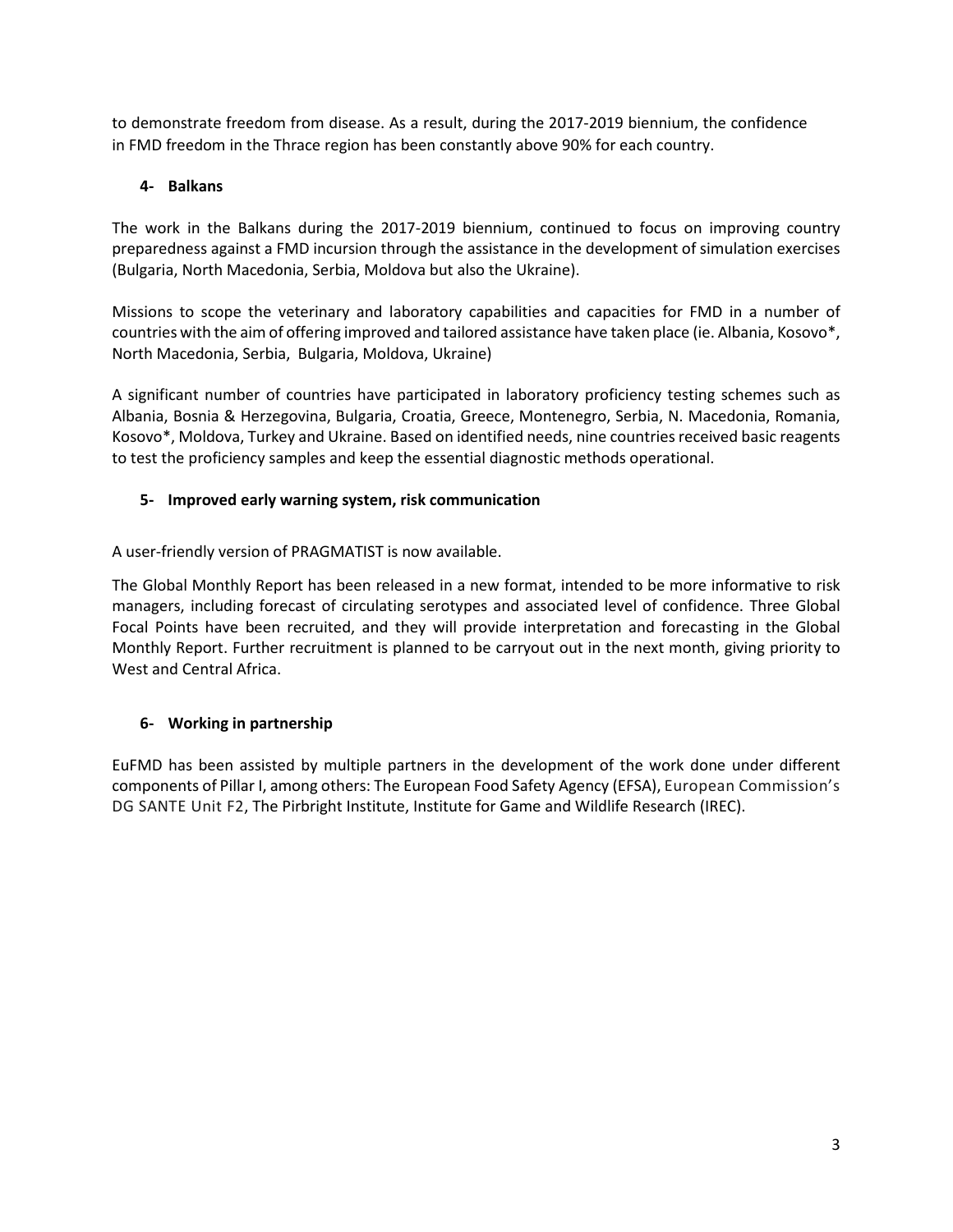### I**ndicators established for period 2015-2019 (Pillar I– improved preparedness)**

### **Component 1.1 Training for Member States**

| <b>Activities</b> | <b>Indicators</b>                                       | <b>Baseline</b><br>Sept. 2017 | <b>vears</b> | <b>Target 2 Unit of measure</b>                                                                                              | <b>Current</b><br><b>Status</b> |
|-------------------|---------------------------------------------------------|-------------------------------|--------------|------------------------------------------------------------------------------------------------------------------------------|---------------------------------|
| 1.1.1             | Knowledge Bank<br>created and in<br>use by MS           | 500                           | 3,000        | Number of participants that have<br>accessed at least one open access<br>training course or knowledge bank<br>resource       | 4,345                           |
| 1.1.2             | Implement >85<br>% of the demand<br>driven<br>programme | 85%                           | 85%          | Training credits allocated by the 39 MS<br>to training activities or regional<br>initiatives have been delivered by<br>EuFMD | 97.5 %                          |

### **Component 1.2 Improved Contingency Planning**

| <b>Activities</b> | <b>Indicators</b>                                                                                                       | <b>Baseline</b><br>Sept. 2017 | <b>Target 2</b><br><b>vears</b> | <b>Unit of measure</b>                                            | <b>Current</b><br><b>Status</b> |
|-------------------|-------------------------------------------------------------------------------------------------------------------------|-------------------------------|---------------------------------|-------------------------------------------------------------------|---------------------------------|
| 1.2.1             | Annual Participation in<br>online meetings or<br>webinars                                                               | 300                           | 300                             | Participation in<br>online meetings<br>or webinars                | 517                             |
| 1.2.2             | Number of published:<br>Decisions Support Tools,<br>discussion papers and<br>guidelines that have been<br>peer-reviewed |                               |                                 | Published tools<br>and guidance<br>that has been<br>peer-reviewed | $4*$                            |

\* Position paper on FMD vaccination issues; The AESOP (Assured Emergency Supply Options) paper; EuFMDiS v.1.3 and EuFMDis user guide.

### **Component 1.3 Thrace**

| <b>Activities</b> | <b>Indicators</b>                                                                                             | <b>Baseline:</b><br>Sept.2017 | <b>Target 2</b><br><b>vears</b> | <b>Unit of measure</b>                                                    | <b>Current</b><br><b>Status</b> |
|-------------------|---------------------------------------------------------------------------------------------------------------|-------------------------------|---------------------------------|---------------------------------------------------------------------------|---------------------------------|
| 1.3.1             | Tpt Mgt Meetings held                                                                                         | 5                             | 9                               | Meetings held involving staff of<br>the 3 countries                       | $q*$                            |
| 1.3.2             | Maintain the data entry<br>system with data entry<br>meeting agreed targets                                   | >75%                          | 75%                             | % of reports entered by field<br>operatives within expected<br>time frame | >75%                            |
| 1, 3, 3           | The level of confidence<br>in FMD disease freedom<br>in Thrace region is higher<br>than if activities stopped | >90%                          | 90%                             | Confidence in disease freedom                                             | >90%                            |
| 1.3.4             | Joint exercises                                                                                               | 2                             | 3                               | Joint exercises 3 countries                                               |                                 |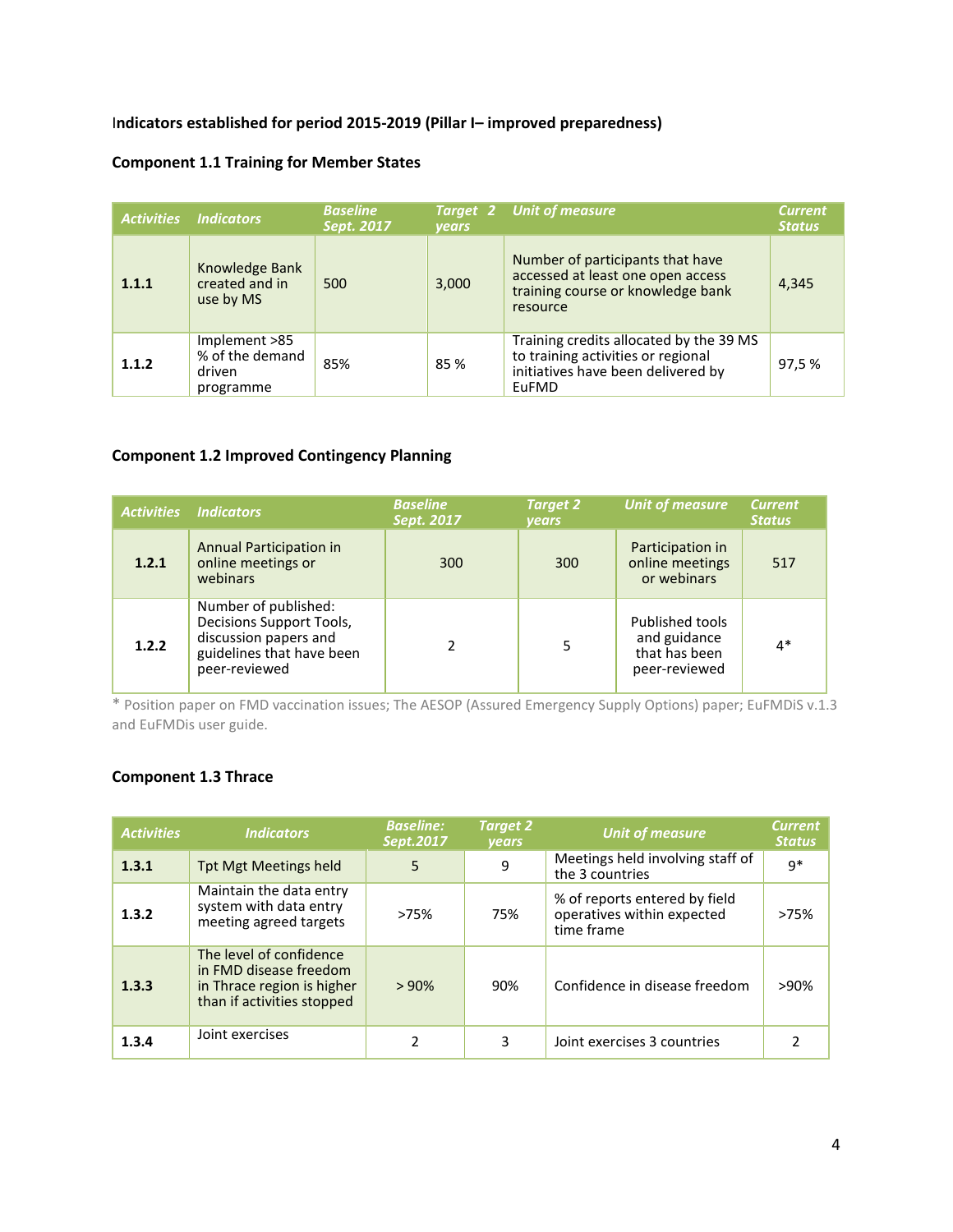### **Component 1.4 Balkans**

| <b>Activities</b> | <b>Indicators</b>                                                                                 | <b>Baseline:</b><br><b>Sept 2017</b> | <b>Target 2</b><br><b>vears</b> | <b>Unit of measure</b>                                           | <b>Current</b><br><b>Status</b> |
|-------------------|---------------------------------------------------------------------------------------------------|--------------------------------------|---------------------------------|------------------------------------------------------------------|---------------------------------|
| 1.4.1             | Management and High<br>Level Policy Meetings held<br>compared to if project was<br>not supported. | $\Omega$                             | $\overline{3}$                  | Nb of meetings                                                   | $\overline{2}$                  |
| 1.4.2             | Number of countries<br>having a national or multi-<br>country FMD simulation<br>exercise          | 4                                    |                                 | Nb of countries<br>holding a national<br><b>FMD</b> exercise     | 6                               |
| 1.4.3             | Participation in Balkan<br>region proficiency test<br>exercises                                   | 6                                    | $\mathbf{8}$                    | Nb of National<br>participations in<br>exercises in 24<br>months | $13***$                         |

### **Component 1.7 Proficiency Testing scheme**

| <b>Activities</b> | <b>Indicators</b>                                               | <b>Baseline</b><br><b>Sept 2017</b> | <b>Target 2</b><br>vears | Unit of measure                                                                                                   | <b>Current</b><br><b>Status</b> |
|-------------------|-----------------------------------------------------------------|-------------------------------------|--------------------------|-------------------------------------------------------------------------------------------------------------------|---------------------------------|
| 1.7               | Proportion of target<br>reference laboratories<br>participating | 16                                  | 21                       | Number participating over<br>total of neighborhood<br>countries indicated in<br>contract with service<br>provider | 18                              |

### **Component 1.8 Risk analysis and communication**

| <b>Activities</b> | <b>Indicators</b>                                        | <b>Baseline:</b><br>Sept. 2017 | <b>Target 2</b><br>years | <b>Unit of measure</b>                                   | <b>Current Status</b> |
|-------------------|----------------------------------------------------------|--------------------------------|--------------------------|----------------------------------------------------------|-----------------------|
| 1.8.1             | System available to<br>predict Antigen<br>Prioritization | $\mathbf{1}$                   | $\mathbf{1}$             | System available to<br>predict Antigen<br>Prioritization | 1                     |
| 1.8.2             | Number of Global<br><b>Monthly Reports</b>               | 24                             | 48                       | Number of Global<br><b>Monthly Reports</b>               | 42                    |
| 1.8.3             | Number of Risk Manager<br><b>Summaries</b>               | $\Omega$                       | $\overline{4}$           | Summaries published                                      | $\Omega$              |
| 1.8.4             | Pilot study                                              | 1                              |                          | Study completed                                          | 1                     |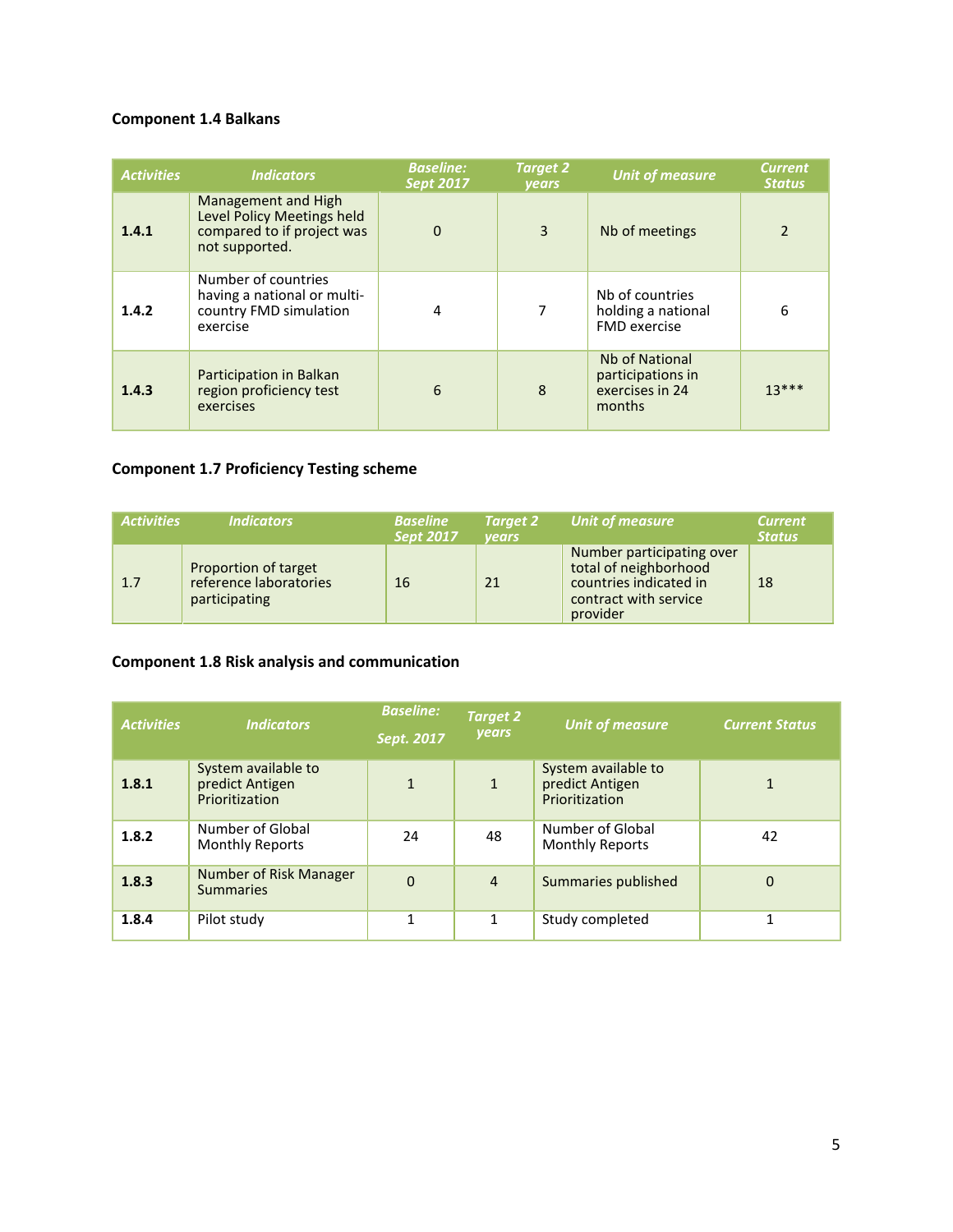### **PILLAR II – RISK REDUCTION IN THE EUROPEAN NEIGHBOURHOOD**

Fabrizio Rosso, Carsten Pötzsch, Shahin Baiomy, Abdenacer Bakkouri, Jenny Maud

*EuFMD, European Commission for the Control of Foot and Mouth Disease, pillar II and comp. managers*

### **Key Messages**

1- Regular support has been provided to countries through workshops, training, diagnostic material and backstop support in order to assist their progression along the Progressive Control Pathway for FMD control. Better control of FMD in European neighbourhood results in risk reduction for Europe.

2- A specific programme aimed at building capacity on evaluating FMD vaccination and post-vaccination monitoring has been launched for EU neighbouring countries. Small-scale trials for the evaluation of vaccine and immune response in vaccinated animals under field conditions were promoted and implemented. The complexity of appropriate assessment of the vaccine quality and the effectiveness of vaccination programs are important aspects of the evaluation of the control strategy implemented.

3-Initiatives to produce and share improved risk information have been established and surveillance in high-risk areas implemented. Better knowledge of the livestock flows is considered a major advance for the anticipation of dangers threatening Europe as well as useful information for the local veterinary services for designing more efficient national disease surveillance and control programs for FMD and similar TADs.

5-Improving national and regional capacity for the management of FMD through the development and delivery of training programme for national staff (face-to-face training and e-learning) was a major objective for the EuFMD workplan 2017-2019. The delivery of tailored trainings remains a priority in order to allow the national veterinary services to gain a more sustainable capacity to prevent and control FMD.

6- The establishment of partnerships with Institutions with a recognized scientific competence and good knowledge of the European neighbourhood has been beneficial to enhance the proficiency of the actions implemented and the achievements of the results foreseen with particular reference to risk mapping and control progress. The workplan established with CIRAD and IZSLT will be completed within the next six months.

### **1- Progression along the Progressive Control Pathway**

In the European neighbourhood, countries are currently assessed in FMD-PCP stage 2 (Egypt, Turkey, Georgia, Armenia, Azerbaijan, Jordan), and stage 1 (Lebanon, Palestine, Libya, Mauritania).

The support provided by EuFMD to neighbouring countries in PCP stage from 0 to 2 can be summarized in: 1- assistance for development of RBSP (identify risks and control options); 2 - monitoring and evaluation of the RBSP implemented (evidence of RBSP effectiveness); 3-implementation of a more aggressive strategy for FMD control (progression to stage 3). The purpose of such approach is to assist countries for implementing control and preventive measures according to the different targets and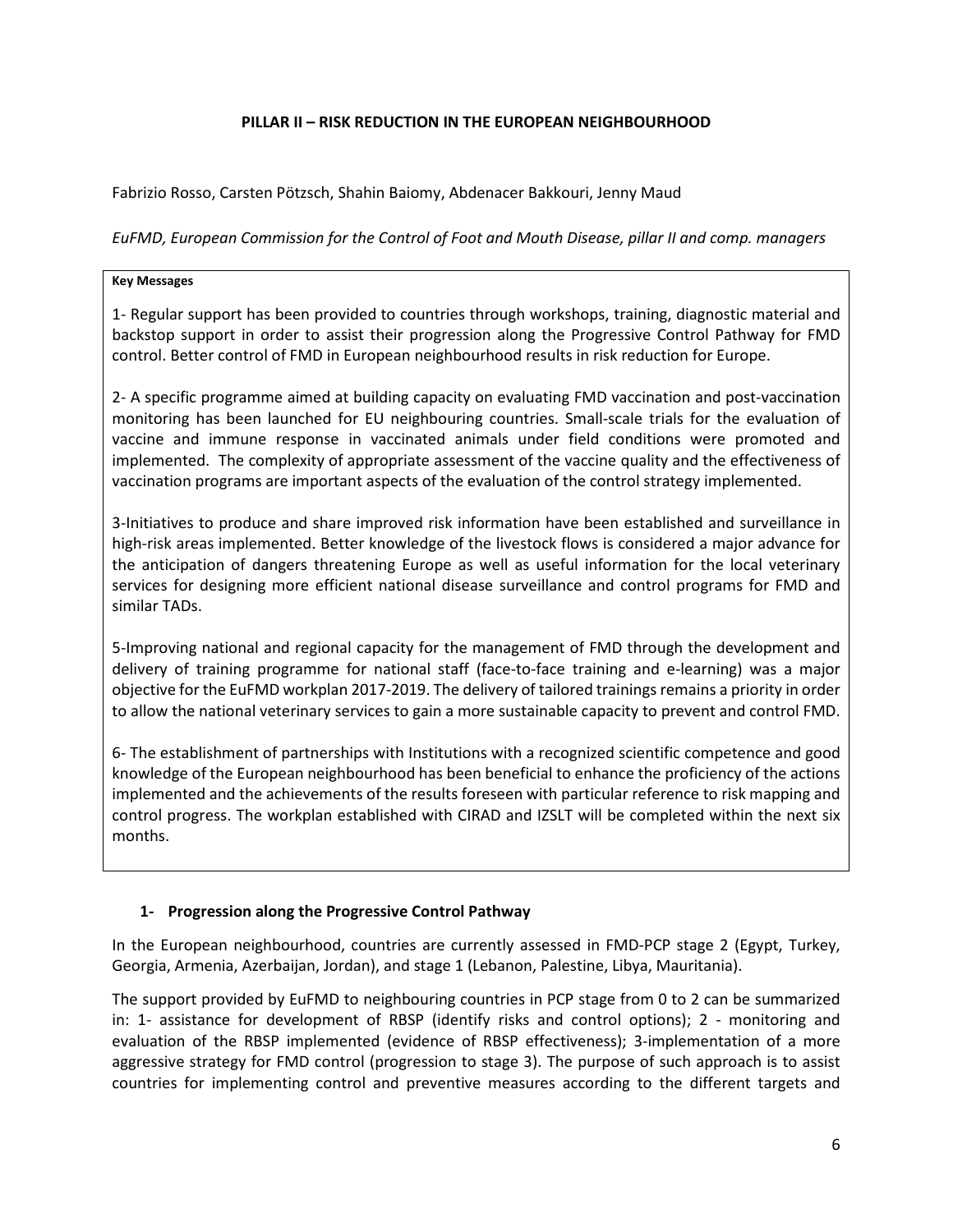resources available. IZSLT has assisted EuFMD for the delivery of this support (see partnerships chapter 6).

In the past 2 years EuFMD has assisted, in partnership with IZSLT, countries in their progression to PCP stage 2 (Jordan) and in situation analysis for the development of RBSP (Lebanon, Syria, Libya). EuFMD assisted the implementation of monitoring and evaluation activities aimed at assessing the effectiveness of the control measures in the countries in PCP stage 2 (Egypt, Jordan, Turkey, Transcaucasus). Georgia and Turkey have recently submitted documentation for progression to PCP stage 3, and the RBSP of Armenia and Azerbaijan was recently revised.

In addition, networking with countries and assisting their progression along the PCP, facilitated the regular collection ofrisk information, useful to improve awareness in European and other neighbouring countries.

### **2- Post Vaccination Monitoring**

For most pillar II countries that are in PCP stage 1 or 2, a significant proportion of the resources in terms of money, time and human resources is consumed by vaccination programmes. By contrast, monitoring and evaluation of vaccine quality and vaccination programs is little addressed in current FMD programs. For this reason, laboratory capacity and national resources to support post-vaccination monitoring (PVM) are not sufficiently established.

A specific programme aimed at building capacity on evaluating FMD vaccination and post-vaccination monitoring has been launched in EU neighbouring countries. The programme has consisted in: a) making available continued education on vaccine and vaccination through online trainings organized for the three regions of North Africa, Middle East and South East Europe; b) organization of sub-regional meetings in the three EU neighbouring regions; b) developing immunogenicity studies and promote their implementation; c) facilitating intensified networking between countries to improve sharing of information and expertise.

Small-scale trials for the evaluation of vaccines and immune responses in vaccinated animals under field conditions were promoted and implemented in different countries (Tunisia, Algeria, Morocco, Georgia, and Azerbaijan).

### **3- Risk assessment**

The Maghreb and the Sahel are key areas for a number of emerging risks on transboundary animal diseases (TADs) and for their surveillance. A better knowledge of the livestock flows in this region is a major advance for the anticipation of dangers threatening Europe as well as useful information for the local veterinary services for designing more efficient national disease surveillance and control programs for Foot and Mouth Disease and similar TADs. The implementation of specific surveys and the monitoring of proxy indicators of these animal movements are key areas for tailoring a risk based approach for surveillance and for the development of an early warning system.

An innovative method developed by CIRAD combining qualitative risk analysis process and risk mapping has been implemented to assess the risk of introducing and disseminating FMD and other TADs within countries (Algeria, Tunisia, Morocco, Mauritania, Libya, Egypt, Sudan) and beyond their borders (Senegal, Chad, Sudan). The resulting risk maps can be used to develop disease surveillance programs based on risks, in order to optimize the veterinary service resources deployed in the field in line with the major risk zones and improve the effectiveness of implemented control measures.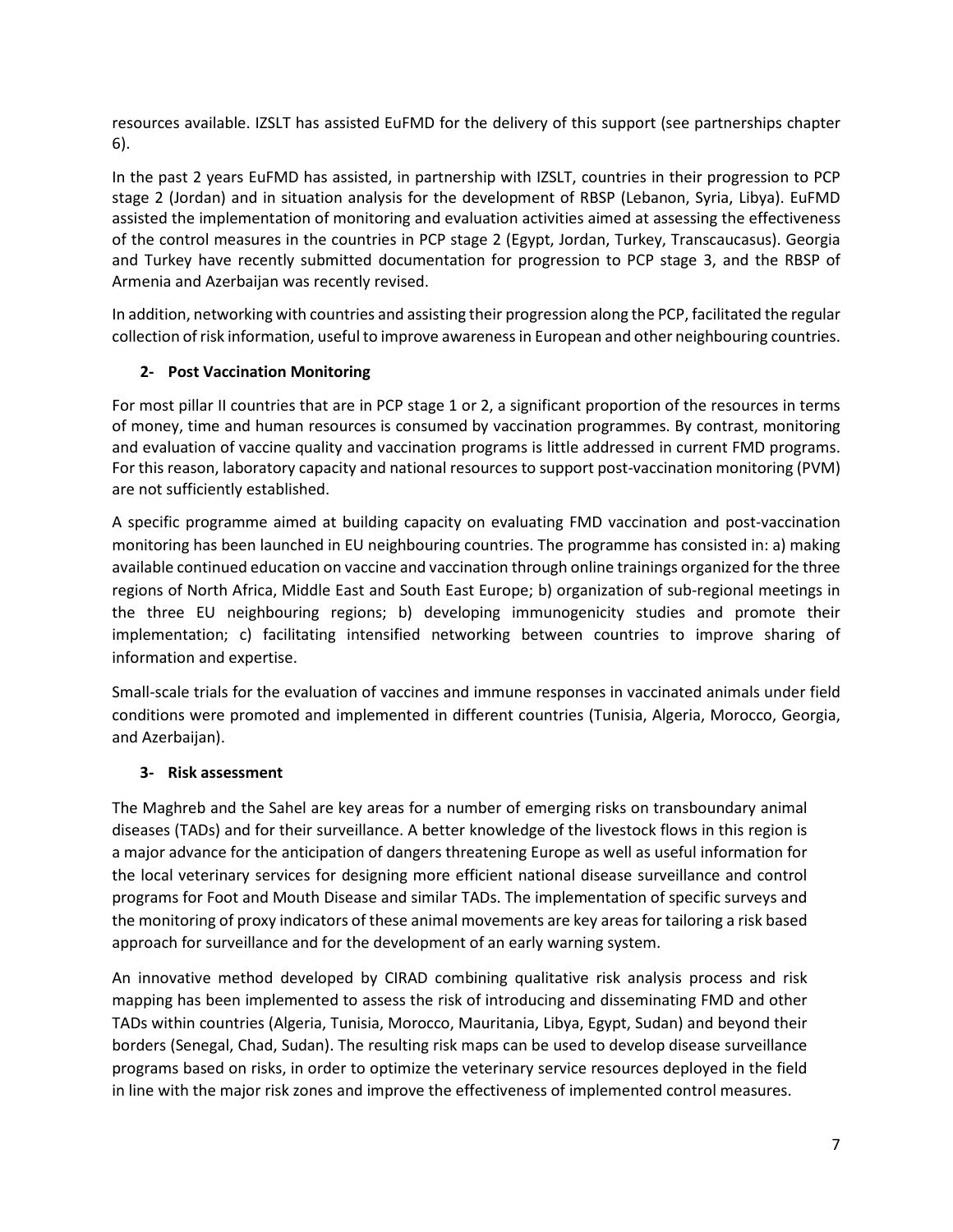South East Europe is considered as well a risk area for the introduction and spread of TADs. Under the framework of GF-TADs the veterinary services of Transcaucasus and neighbouring countries (Armenia, Azerbaijan, Georgia, Turkey, Iran and Russian Federation) have agreed on an intensified collaboration in the prevention and control of FMD and other similar TADs. EuFMD has assisted the implementation of activities under this agreement and supported the development of a system to regularly share risk information connected to occurrence of outbreaks, effectiveness of vaccine, progression of vaccination programme, and collection and analysis of information on animal movements.

### **4- Risk based surveillance**

The implementation of a harmonized risk based surveillance able to provide confidence of freedom or early detect of FMDV circulation has been indicated at REMESA JPC meetings as key for the Maghreb region. It would allow to provide evidence of the effectiveness of the official control programmes adopted and provide useful risk information to European countries.

A programme has been proposed and implemented based on a combination of continuous multiple surveillance components, with the involvement of stakeholders, in order to detect the silent circulation of FMDV among the small ruminant population. In the Maghreb countries of Algeria, Morocco and Tunisia a FMD risk-based surveillance has been designed and implemented in high-risk areas, with the detection of circulation of the FMDV.

The capacity to include the outcomes of risk assessment carried out in the current control and surveillance policies should be promoted and regularly assisted in order to improve the effectiveness of control measures implemented.

### **5- Capacity building**

Improving national and regional capacity for the management of FMD through the development and delivery of training programmes for national staff (face-to-face training and e-learning) remains a major objective of the EuFMD workplan.

Specific trainings have been developed and regularly delivered to Pillar II counties to facilitate the development of RBSP, its implementation, monitoring and evaluation and the adoption of control programmes for elimination of virus circulation. In addition, specific training have been identified, in collaboration with OIE, on the application of the OIE code to Safe Trade and Containment zones for FMD.

The learning component of the assistance for European neighbouring countries has been focused in particular on the delivery of the new e-learning courses on: a)FMD Investigation Training; b)Introduction to the Progressive Control Pathway c)In-depth FMD Socio-economic Impact Analysis d)In-depth FMD Risk Analysis Along the Value Chain; e)In-depth FMD Post Vaccination Monitoring. Recognizing the need to provide training in local languages the in-depth courses are normally delivered on bi-annual basis in English, French and Russian.

Additional e-learning courses have been developed in coordination with pillar III such as Introduction to the Progressive Control Pathway; FMD Laboratory Investigation Training Course; Open Access PCP e-Learning in Arabic; Public Private Partnerships (in collaboration with OIE).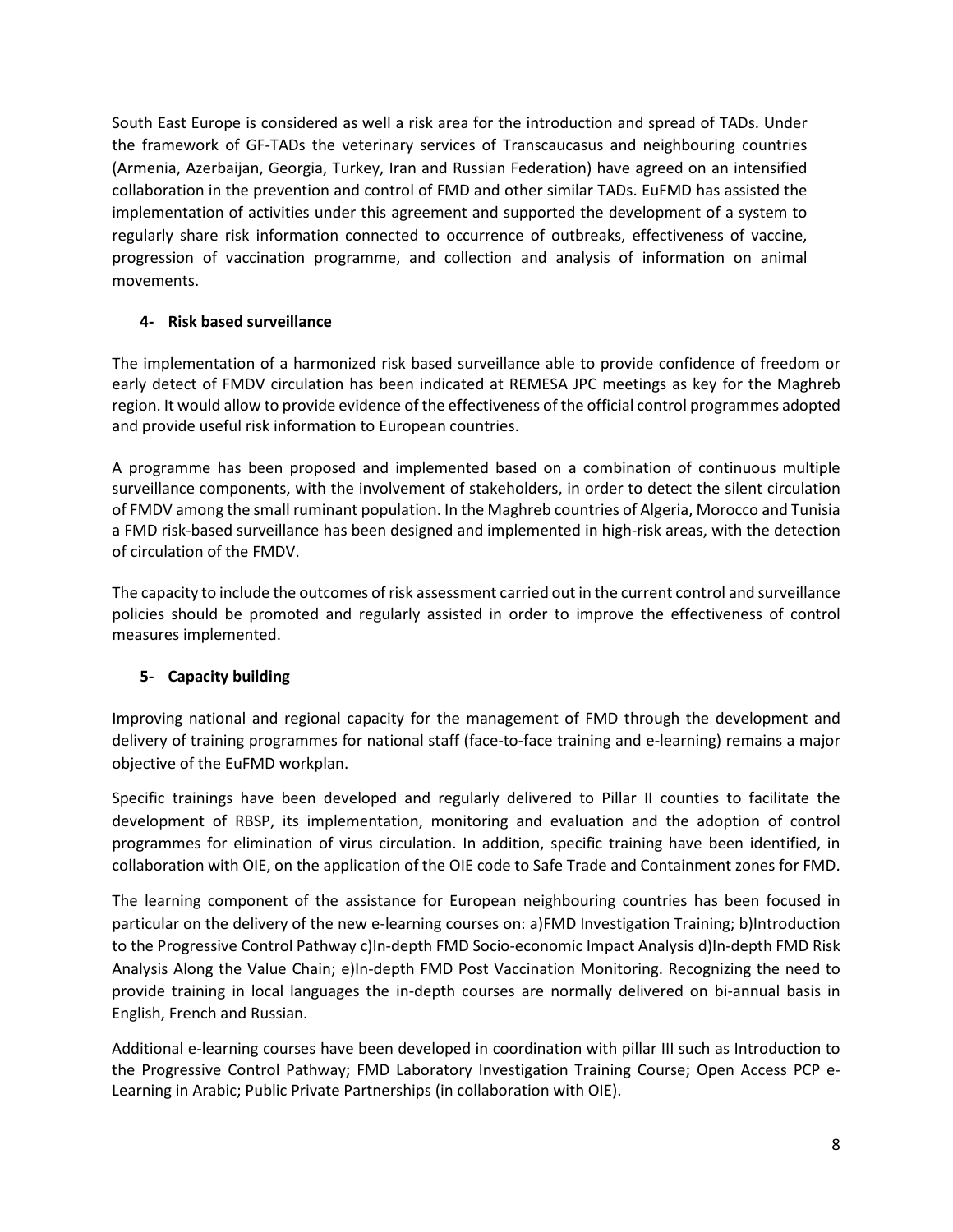### **6- Working in partnership**

The delivery of the EuFMD programme for Pillar II has been assisted by partners with recognized scientific competence and good knowledge of the European neighbouring countries.

- 1- The Istituto Zooprofilattico Sperimentale delle Regioni Lazio e Toscana 'M. Aleandri' (IZSLT) has assisted EuFMD on the activities aimed at reduction of FMD risk for EuFMD Member countries, and for improving the uptake of the global strategy for progressive control of FMD. In particular IZSLT has: a) assisted the implementation of activities aimed at improving the capacity of countries to design and implement the Risk-Based Strategic Plans (RBSP) and monitor and evaluate the implementation of control activities under stages 2 and 3 of the Progressive Control Pathway (PCP); b) strengthened capacity of the Regional Advisory Group to better evaluate and follow-up the acceptance of countries in stages from 0 to 3;
- 2- The French Agricultural Research Centre for International Development (CIRAD) has assisted the development of FMD risk map surveillance system based on risk information and mapping tool for southern European neighbourhood. In particular CIRAD has: a)assisted the development of FMD surveillance programmes based on risk information and mapping tools for southern European neighbourhood, integrating movement patterns of domestic livestock; b) assisted the revision and delivery of the EuFMD e-learning course on FMD socio-economic impact assessment.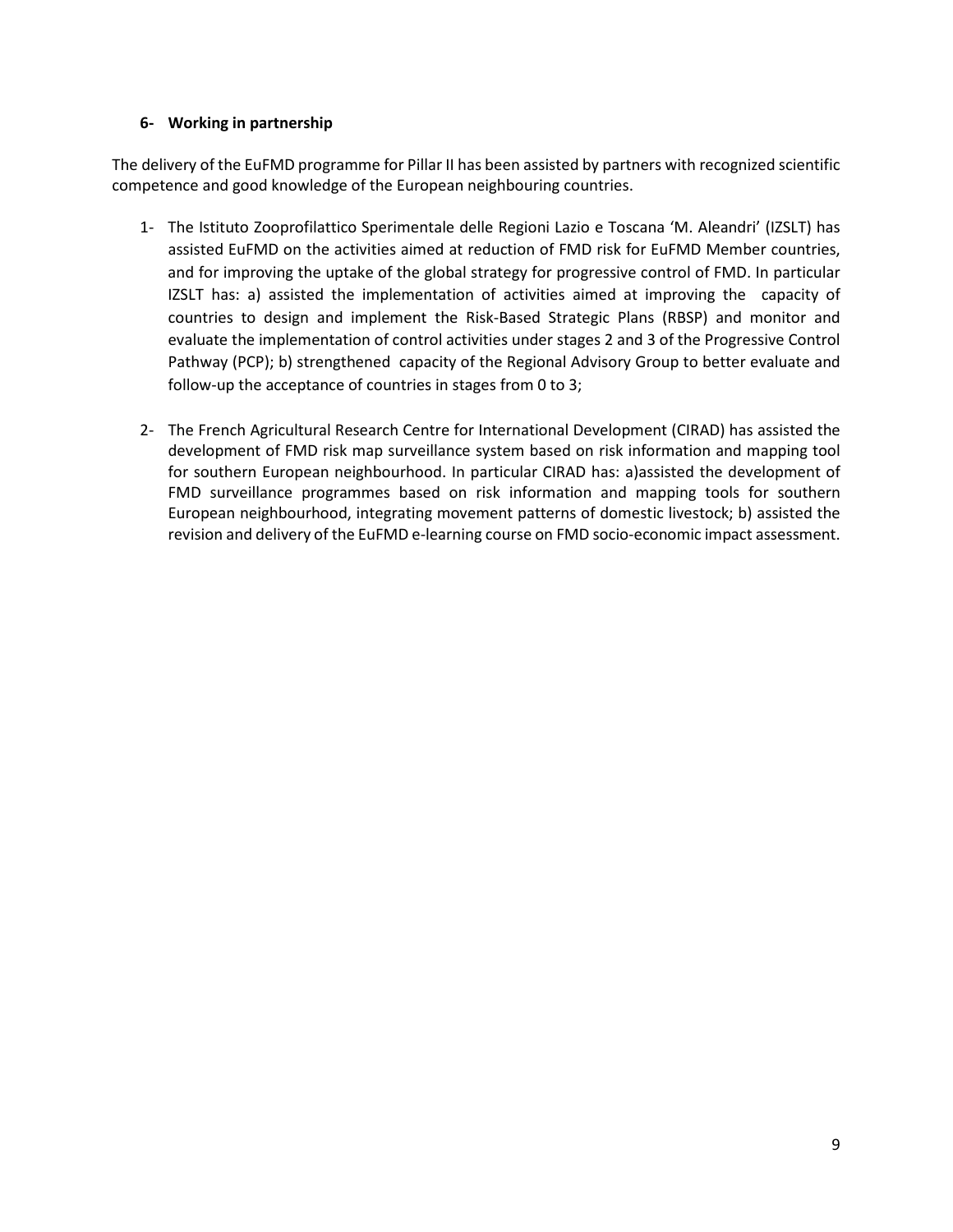### I**ndicators established for period 2015-2019 (Pillar II – risk reductions)**

Comp 2.1: South East Europe - Comp 2.2: South East Mediterranean - Comp 2.3: North Africa - Comp 2.4: Training development

### Progression along PCP

| Comp. | <b>Indicators</b>                                                                                                        | <b>Baseline</b><br>Sept.15   | <b>Target 4</b><br>years                          | <b>Current Status</b>                                                                                                       |
|-------|--------------------------------------------------------------------------------------------------------------------------|------------------------------|---------------------------------------------------|-----------------------------------------------------------------------------------------------------------------------------|
| 2.1   | Nb of countries in region with a<br>Risk Based Strategic Plan that has<br>been accepted by GF-TADs FMD<br>Working Group. | 2 (Georgia<br>and<br>Turkey) | 4 (Georgia,<br>Turkey,<br>Armenia,<br>Azerbaijan) | 4 RBSP accepted by GFTADS WG<br>(Georgia, Turkey, Armenia,<br>Azerbaijan)                                                   |
| 2.2   | Nb of countries in region with a<br>Risk Based Strategic Plan that has<br>been accepted by GF-TADs FMD<br>Working Group. | 1(Egypt)                     | 4 (Egypt,<br>Jordan,<br>Palestine,<br>Lebanon)    | 2 RBSP accepted by GFTADS WG<br>(Egypt and Jordan)<br>1 RBSP developed (Palestine)<br>1 RBSP under development<br>(Lebanon) |
| 2.3   | Nb of countries in region with a<br>RBSP accepted by GF-TADs FMD<br>WG                                                   | 0                            | (Mauritania)                                      | RBSP First drafting (Mauritania)                                                                                            |
|       | Nb of countries in region accepted<br>in PCP Stage 3 or above by the GF-<br><b>TADs FMD WG</b>                           |                              | $\mathcal{P}$                                     | 2 (not assessed by FMD WG)                                                                                                  |

### Risk based surveillance

| Comp | <b>Indicators</b>                                                                                           | <b>Baseline</b><br><b>Sept</b><br>2015 | Target 4 years | <b>Current Status</b> |
|------|-------------------------------------------------------------------------------------------------------------|----------------------------------------|----------------|-----------------------|
| 2.3  | Nb of high-risk border areas<br>where a surveillance system is<br>designed, implemented and<br>functioning. |                                        |                | 0*                    |

\*surveillance in border and high risk areas was implemented (Tunisia, Algeria, Morocco) but not regular functioning.

### Capacity building

| Comp | <b>Indicators</b>                                                                                                                       | <b>Baseline</b><br><b>Sept</b><br>2015 | <b>Target 4 years</b>                | <b>Current Status</b>                                                        |
|------|-----------------------------------------------------------------------------------------------------------------------------------------|----------------------------------------|--------------------------------------|------------------------------------------------------------------------------|
| 2.1  | Participation level from at least<br>5 countries in the region in<br>online training courses                                            | 0                                      | 480 participants                     | 480 participants<br>from 5 countries                                         |
| 2.2  | Assist networking through<br>online meetings and sharing of<br>FMD information to risk<br>managers of countries under<br>this component | $\Omega$                               | 140 participants<br>from 6 countries | 220 participants from 11<br>Arabic speaking countries in<br>the MENA region. |
| 2.3  | Nb of participants from region<br>taking part in online training<br>course or webinars annually.                                        | <sup>0</sup>                           | 200                                  | 180                                                                          |
| 2.4  | New courses developed after<br>regional gap analysis                                                                                    | 0                                      | 4                                    | $8(*)$                                                                       |
|      | Percentage of training courses<br>satisfying monitoring and<br>evaluation criteria                                                      | $\Omega$                               | 100%                                 | 100%                                                                         |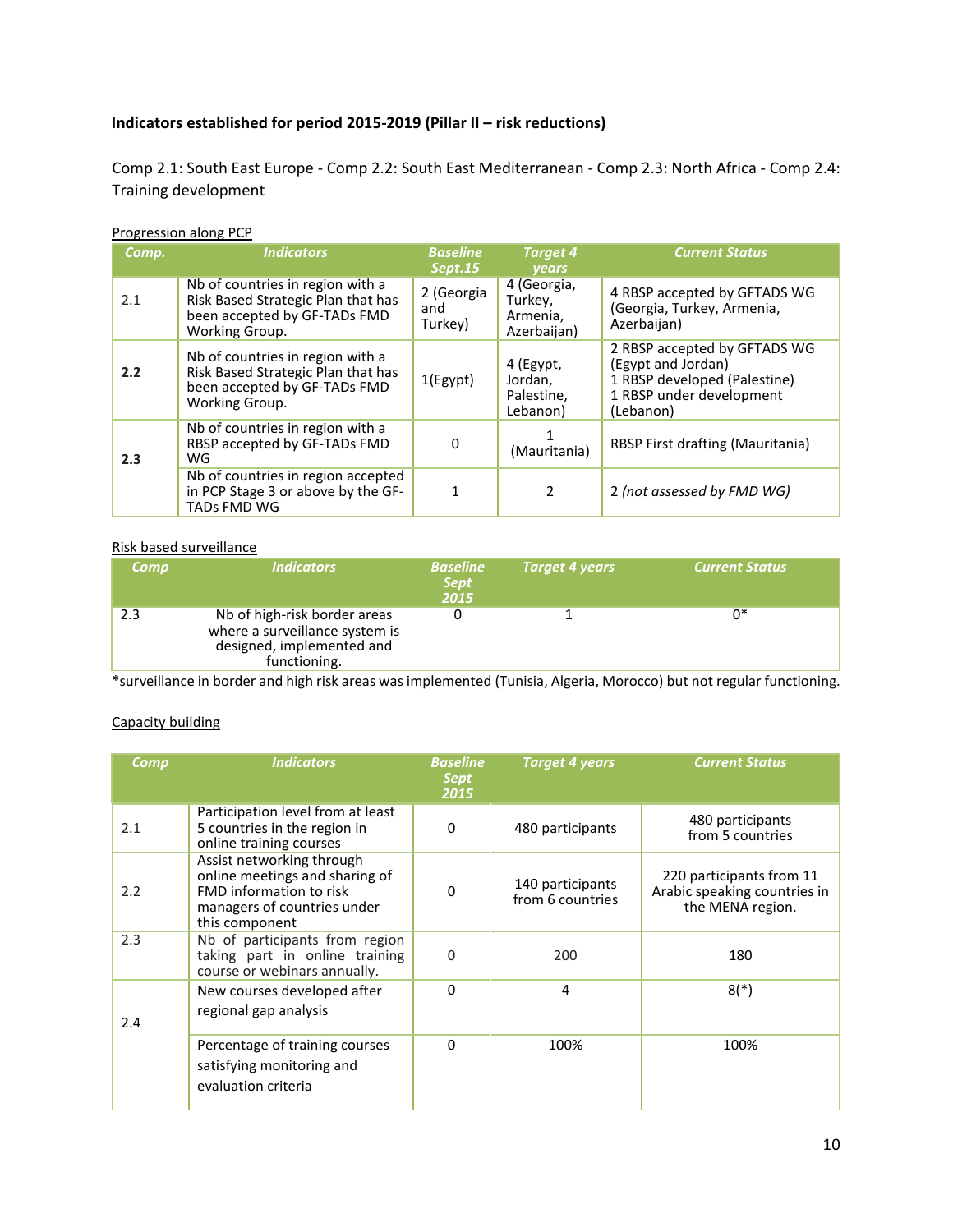### **Pillar III**

Pillar III of the EuFMD workplan focusses on promoting the global strategy for FMD control through: 1) Supporting the activities of the GF-TADs FMD working group; 2) Promoting the use of the Progressive Control Pathway (PCP-FMD); 3) Enhancing global surveillance; and 4) Improved capacity in endemic areas by providing relevant training.

### **Key messages (2017-2019)**

*1. Progressive Control Pathway Support Officers (PSOs)* A key feature of support to the FMD working group and global strategy is the development of a new system of PCP Support Officers (PSOs) who provide individual country support in PCP advancement.

### *2. Advancing FMD surveillance in challenging endemic scenarios*

Support to the global laboratory network has contributed to achieving the target surveillance indictors in 4 out of 6 viral pools in 2018 (120 samples per year per target pool from at least 5 countries). Further improvements to surveillance in endemic countries are being promoted through increased use of lateral flow devices and environmental sampling.

### *3. Enhanced training outreach in FMD outbreak investigation and control*

Through expanding our network in Africa, we have achieved record breaking numbers of participants in e-learning. These courses have also utilised new approaches to enhance access in areas of poor connectivity such as through establishing networks on Whatsapp for course delivery.

### *1. Progressive Control Pathway Support Officers (PSOs)*

Activities under Pillar III have been continually supporting the Global FMD control strategy through the FAO-OIE GF-TADs FMD working group (WG). A key feature of this support is the development of a new system of **PCP Support Officers (PSOs)**. These PSOs provide desk-based individual country support on matters related to advancing their control strategies such as getting their risk-based control strategy approved by the WG and other technical matters related to FMD control such as post-vaccination monitoring. Originally tasked with helping countries assessed in provisional PCP stages, their role is starting to expand to all countries deemed in need of support by the WG. The PSOs form a network of PCP experts that have regular online meetings to discuss progress and challenges with regular reports sent to the WG. In order to expand regional capacity, **PSO training workshops** are being undertaken focussing on West and Central Africa (WCA) and South Asia.

### *2. Advancing FMD surveillance in challenging endemic scenarios*

Pillar III supports the activities of the WRLFMD and the Global Laboratory Network. This support has contributed to the network achieving the target **surveillance** indictors in 4 out of 6 viral pools in 2018 (120 samples per year per target pool from at least 5 countries). Despite this success, enhanced surveillance methods are needed to sustain and further improve success.

Through working with ANSES and the Pirbright Institute, activities under Pillar III have contributed to developing novel strategies for FMD surveillance in endemic settings particularly focussing on West and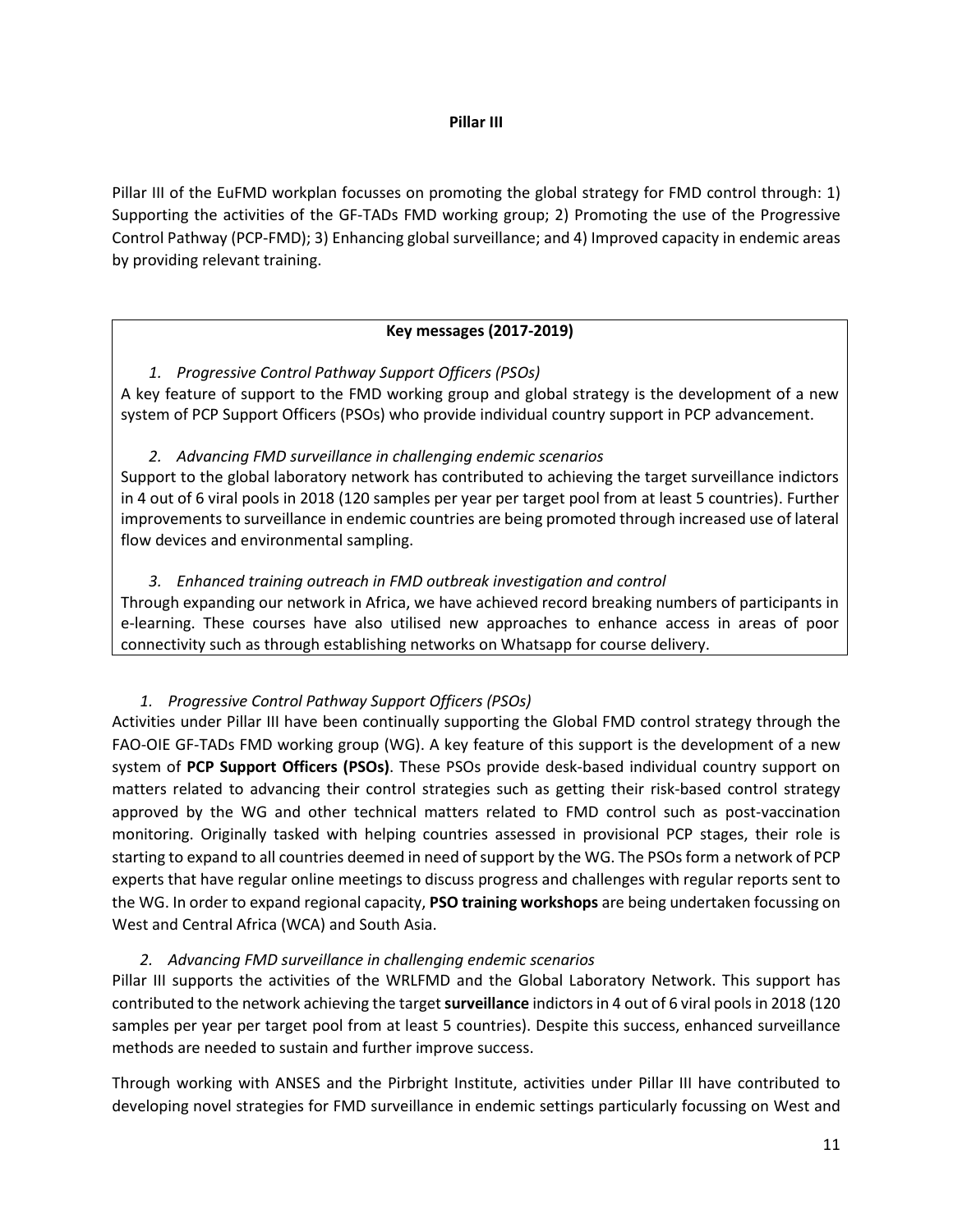Central Africa which has been historically challenging. This has included a project in Mali using **lateral flow devices** inactivated by citric acid to offer an easy method for identifying circulating viral lineages that is less susceptible to problems with the cold chain and offers a safer and cheaper alternative for shipping to a reference laboratory. Based on the initial success this has been expanded to 5 other countries in the region. The Pillar has also been supporting a new project looking at the use of **environmental sampling** in high-risk FMD areas in Cameroon. This may circumvent some of the problems of under-reporting and be more cost-effective that other methods of targeted surveillance.

### *3. Enhanced training outreach in FMD outbreak investigation and control*

Training continues to be a key activity under Pillar III. In the last biennium, online **e-learning** courses in FMD outbreak investigation conducted in English and French have been offered to East Africa, West and Central Africa, and South Asia. A course was also undertaken in **India** for the first time through a partnership with the Indian Council of Agricultural Research (ICAR). Through expanding our network in Africa, we have broken internal records in terms of numbers of participants in e-learning courses. These courses have also utilised **new approaches** to enhance access in areas of poor connectivity such as through establishing networks on Whatsapp for course delivery. The e-learning team have been working with The Pirbright Institute for creating an updated online course in post-vaccination monitoring and delivering online training in FMD diagnostics. New materials have also been created for training **paravets**.

### **Expected Achievements in the next 6 months….**

- Expand the network of PSOs through workshops and formalising procedures for endorsement by the FAO-OIE FMD working group
- Novel surveillance projects will be continued and finalised
- New options for online training delivery with be explored to further enhance outreach
- Make plans for future training in India working with ICAR
- Finalising courses for paravets
- Delivery of planned courses on Post Vaccination Monitoring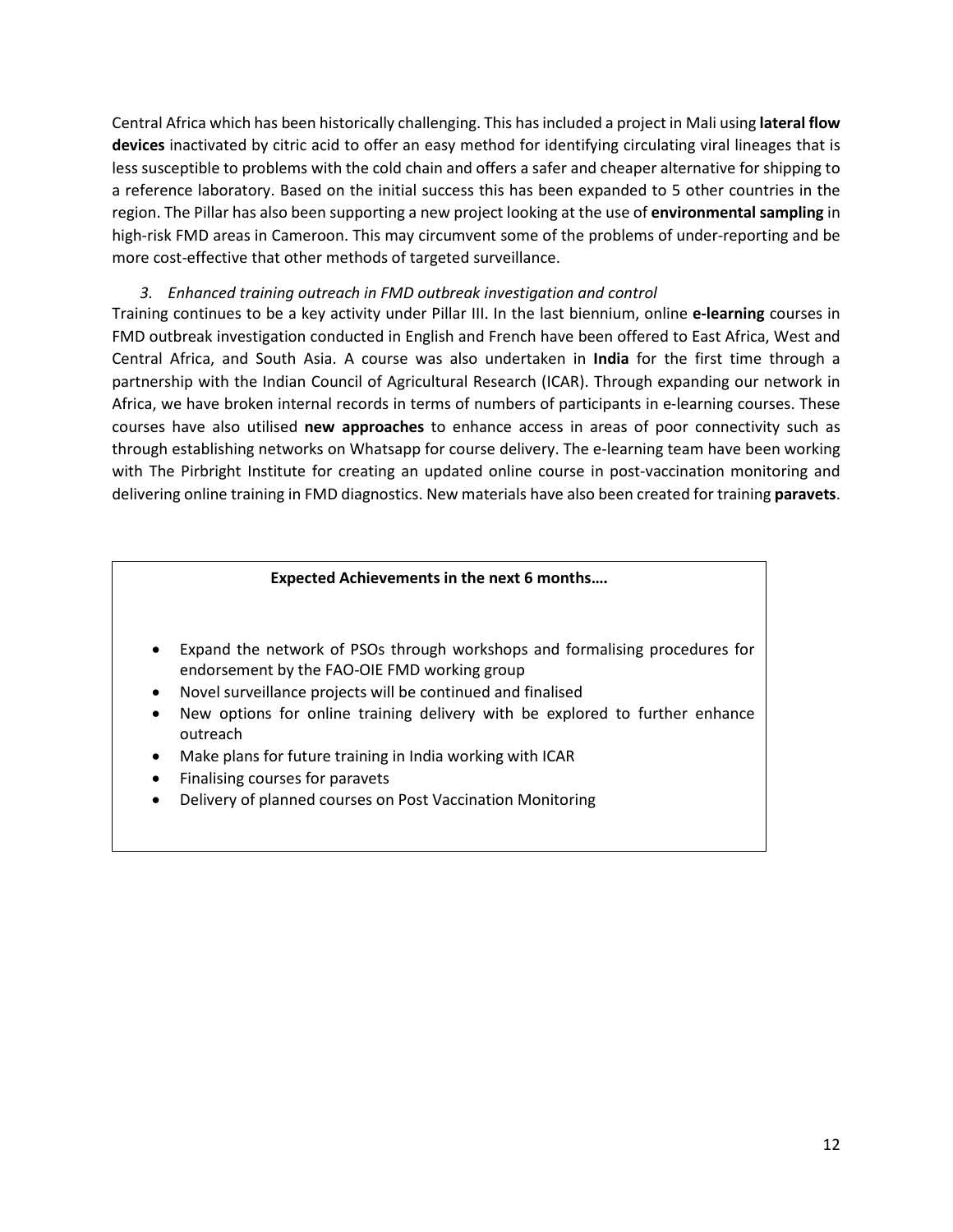### I**ndicators established for period 2015-2019**

### **Component 3.1 Improved system for monitoring and evaluation of progress of regional programmes on FMD control**

| <b>Activities</b> | <b>Indicators</b>                                                     | <b>Baseline</b><br>Sept<br>2017 | Target 2<br><b>vears</b> | Unit of measure                  | <b>Current</b><br><b>Status</b> |
|-------------------|-----------------------------------------------------------------------|---------------------------------|--------------------------|----------------------------------|---------------------------------|
| 3.1.1             | Gather information, author<br>reports for the FMD Working<br>Group    | 4                               | $\overline{4}$           | Number of reports                | 0                               |
| 3.1.2             | Activities to support global<br>communication of the PCP<br>situation | 0                               | 50%<br>increase          | Website usage statistics         | 0                               |
| 3.1.3             | Provide training support to the<br>FAO: OIE working group activities  | 1                               | 1                        | International training<br>events | 1                               |

### **Component 3.2 Progressive Control Pathway (PCP)**

| <b>Activities</b> | <b>Indicators</b>                                                                                                                       | <b>Baseline</b><br>Sept<br>2017 | Target 2<br>years                                                 | Unit of measure                                                                                                                                     | Current<br><b>Status</b>                                            |
|-------------------|-----------------------------------------------------------------------------------------------------------------------------------------|---------------------------------|-------------------------------------------------------------------|-----------------------------------------------------------------------------------------------------------------------------------------------------|---------------------------------------------------------------------|
| 3.2.1             | Development and Revision of PCP<br>guidelines for joint FAO/OIE<br>application                                                          | 5                               | 6                                                                 | Number of guidelines                                                                                                                                | 5                                                                   |
| 3.2.2             | Training of PCP-FMD experts                                                                                                             | 6                               | 30                                                                | Number of people trained                                                                                                                            | 50                                                                  |
| 3.2.3             | Support the facilitation of<br>regional roadmap meetings, their<br>follow-up actions and associated<br>training or assessment processes | $\overline{4}$                  | $\overline{\phantom{0}}$<br>a)<br>b)<br>5<br>c)<br>$\overline{2}$ | a) No of roadmaps<br>supported by EuFMD<br>trained expert annually<br>b) Between roadmap<br>meeting webinars<br>c) Workshops for RAP<br>development | 3<br>a)<br>$\mathsf{b}$<br>$\mathbf{1}$<br>$\mathsf{C}$<br>$\Omega$ |

### **Component 3.3 Laboratory support**

| <b>Activiti</b><br>es | <b>Indicators</b>                                                                                           | <b>Baseline</b><br><b>Sept</b><br>2017 | <b>Target 2</b><br><b>vears</b> | Unit of measure                                                                                            | <b>Current</b><br><b>Status</b> |
|-----------------------|-------------------------------------------------------------------------------------------------------------|----------------------------------------|---------------------------------|------------------------------------------------------------------------------------------------------------|---------------------------------|
| 3.3.1                 | Nb of OIE/FAO Laboratory<br><b>Network meetings</b>                                                         | $\overline{2}$                         | $\overline{4}$                  | Annual International<br><b>Meeting</b>                                                                     | $\overline{4}$                  |
| 3.3.2                 | Nb of samples typed in relation to<br>minimum surveillance<br>requirements per pool                         | 0                                      | 6                               | Nb of pools where target<br>reached (120 samples per<br>year per target pool from<br>at least 5 countries) | $1*$                            |
| 3.3.3                 | Nb of new modules for e-learning<br>and training on laboratory<br>surveillance meeting quality<br>standards | 0                                      | 3                               | e-learning modules                                                                                         | 1                               |
| 3.3.4                 | Nb of labs supported to take part<br>in global PTS annually                                                 | $\mathbf 0$                            | 10                              | Labs taking part in PTS<br>annually                                                                        | $4.5***$                        |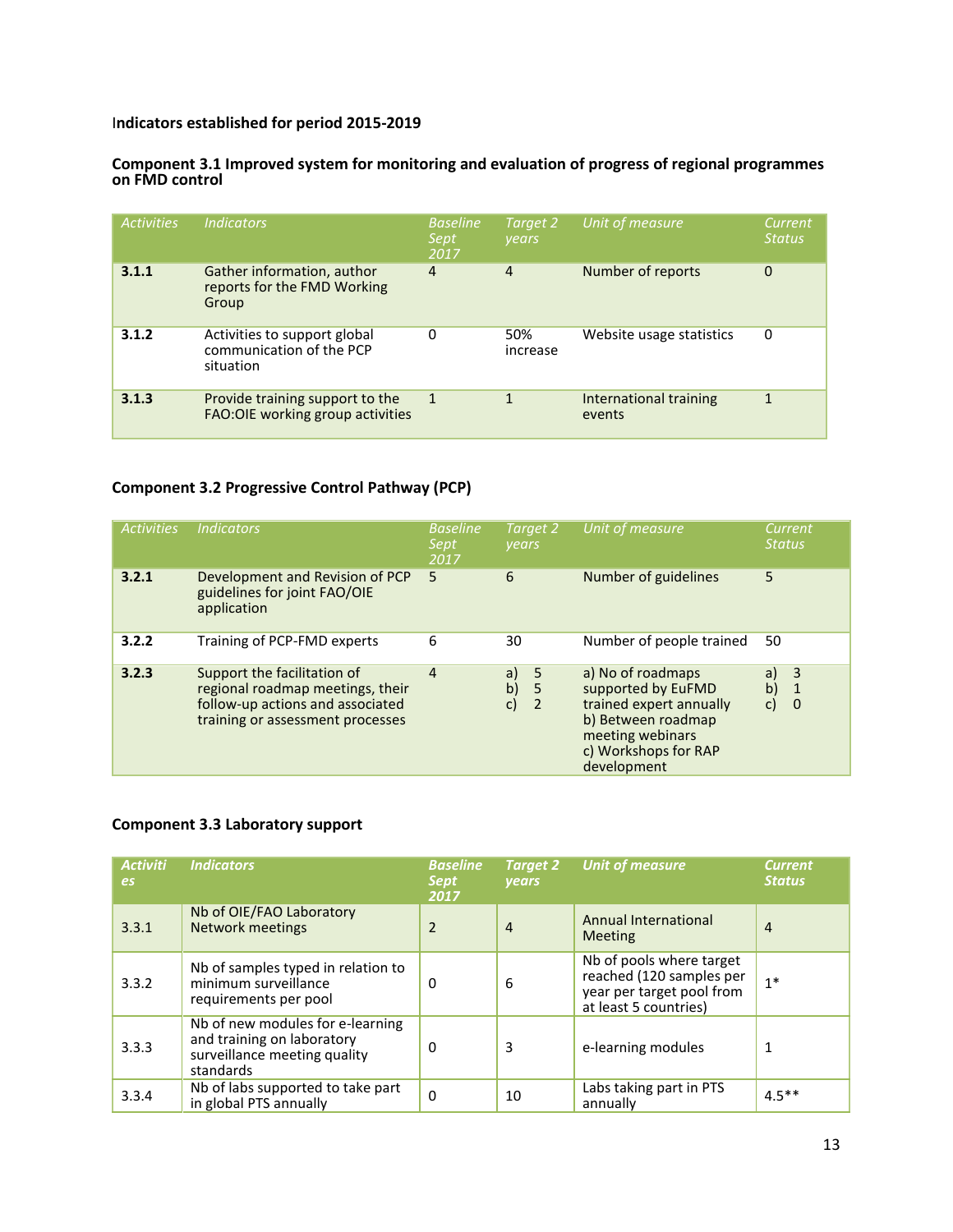\*Based on samples submitted to members of the FAO-OIE Global laboratory network from January-November 2018 from different pools as presented at the annual network meeting.. Samples received (number of countries): Pool 1=349(9), Pool 2=565 (4), Pool 3=604 (6), Pool 4 = 486 (5), Pool 5=181 (8), Pool 6=87 (7). Note Algeria included in Pool 5.

\*\* 9 from of 12 global network labs listed in WRLFMD LoA participated in 2018 test

### **3.4 Global Access to PCP-FMD training resources**

| <b>Activities</b> | <b>Indicators</b>                                           | <b>Baseline</b><br><b>Sept</b><br>2015 | <b>Target</b><br>4 years | <b>Achieved March 2019</b>                                                                                                                                                                                                                                                                                                                                                                    | <b>Explanation</b><br>of indicator                                                                                        |
|-------------------|-------------------------------------------------------------|----------------------------------------|--------------------------|-----------------------------------------------------------------------------------------------------------------------------------------------------------------------------------------------------------------------------------------------------------------------------------------------------------------------------------------------------------------------------------------------|---------------------------------------------------------------------------------------------------------------------------|
| 3.4.1             | e-learning<br>courses<br>delivered                          |                                        |                          | 12 FMD Laboratory Investigation<br><b>Southern Africa:</b><br>FITC //FMD PVM (joint South Asia)<br><b>South Asia:</b><br>FITC (3 courses) //National FITC for India<br><b>FMD PVM FMD Lab Investigation</b><br><b>FMD Risk Analysis Along the Value Chain</b><br><b>West and Central Africa</b><br>FITC French (2 courses) //FITC English (1)<br><b>Other regions</b><br>FITC East Africa (1) | $Nb$ of $e-$<br>learning<br>courses<br>delivered to<br>South Asia or<br>African<br>regions.                               |
| 3.4.2             | Nb of<br>part.<br>online<br>training<br>course<br>/webinars | $\Omega$                               | 200                      | 1000 (participants from Pillar III regions<br>enrolled in e-learning courses in 2019 to<br>date)                                                                                                                                                                                                                                                                                              | Participants<br>engaging in<br>single e-<br>learning<br>event<br>annually (e.g<br>joining online<br>course or<br>webinar) |